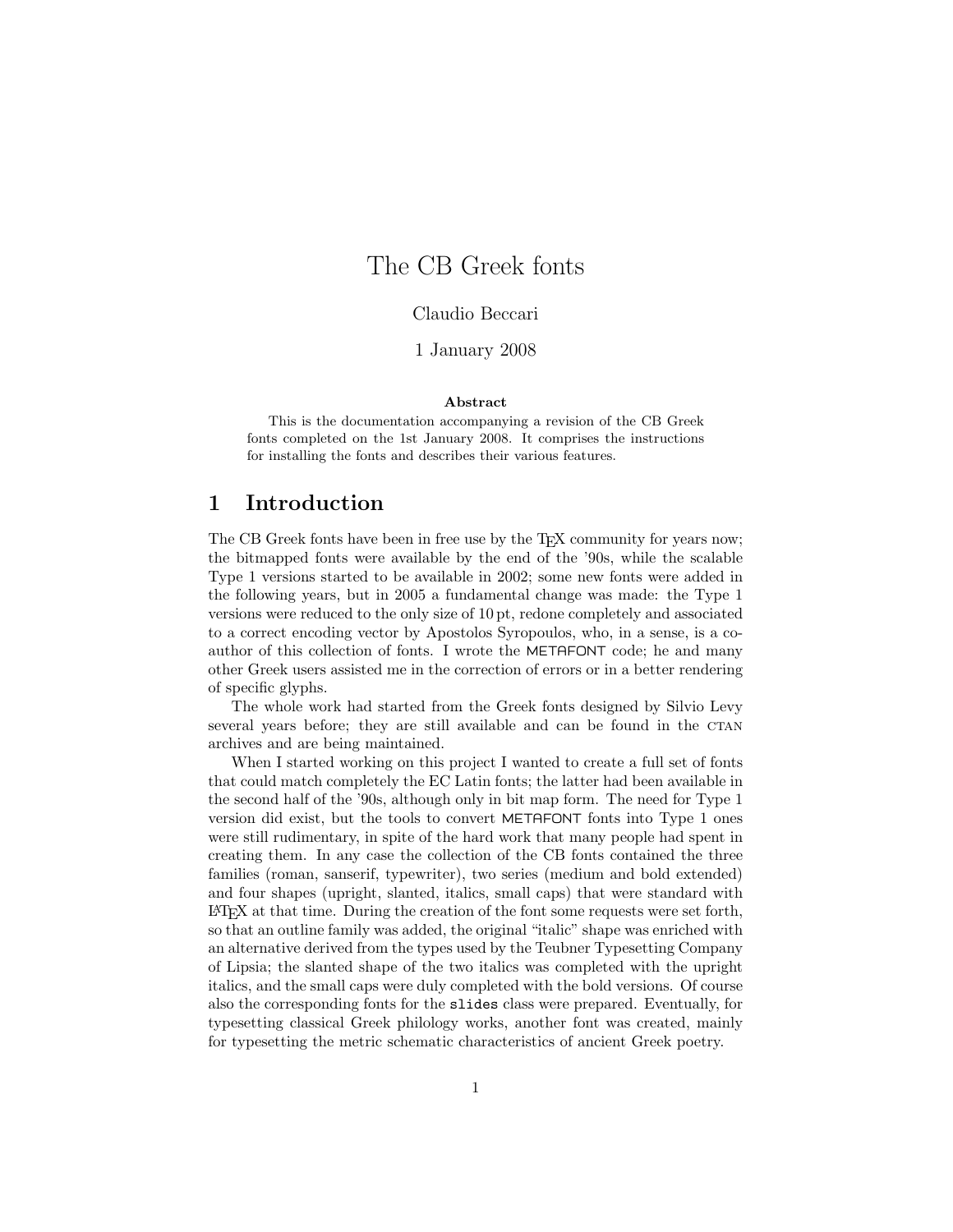The standard sizes for the text EC fonts were 5, 6, 7, 8, 9, 10, 10.95, 12, 14.4, 17.28, 20.74, 24.88, 29.86 and 35.83 points; while the standard sized for the slides fonts were 7, 8, 10, 12, 13.82, 16.59, 19.91, 23.89, 28.66, 34.4, 41.28 points. Combining all these sizes with the family, series and shape of the various fonts approximately 900 driver files were prepared and this distribution contains the corresponding TEX metric files and the Type 1 renderings for a total of approximately 2800 files.

When in 2005 the Type 1 fonts were reduced to the  $10 \text{ pt size}$  only, the CTAN decided to keep the old version of the complete collection; for one reason or another, this statement remained true only for the METAFONT related material, but not for the Type 1 fonts.

This redistribution of the full collection of fonts was redone completely from the original METAFONT sources, with no modifications or corrections whatsoever, but the T<sub>EX</sub> metric files were redone with the latest distribution of META-FONT, and the Type 1 fonts were completely redone with modern means, and the encoding vector created by Apostolos Syropoulos was used as the internal encoding of these fonts.

The initial version of the pfb files were obtained very laboriously by Apostolos by means of TeX-trace, the best tool that could be used at the beginning of this decade. Some of the fonts, added in a second time in 2004, were done with a new tool, mftrace by Han-Wen Nienhuys. Years ago also mftrace (at that time called pktrace) resorted to the same tracing algorithm used by TeX-trace, so that the results were absolutely comparable, but the amount of manual work was definitely smaller; nowadays mftrace resorts to a new tracing program, potrace by Peter Selinger; this new algorithm appears to be faster and to produce better outlines, at least to the point that the corresponding pfb files are some 10% smaller than those obtained with TeX-trace. With the previous algorithm and with the actual one, mftrace can resort to the program FontForge by George Williams; this latter program can be used as a filter and can perform some postprocessing on the obtained fonts without triggering the GUI, but working in the background.

The result is that with a proper script for generating the whole set of about 900 transformations from the METAFONT source to the final pfb files, the total amount of time I spent on my laptop was some 5h45min of unattended processing, while I was enjoying the 2007 New Year's Eve with my family and friends.

### **2 Installation**

I suggest you to install everything concerned with the CB Greek fonts into your local tree, unless your TEX system comes with the fonts already installed. Evidently in this case you don't need to perform any installation. Nevertheless I suppose that the standard T<sub>EX</sub> system distributions by default come only with the 10 pt size; therefore if you put this complete installation into your personal or local tree, this becomes dominant with respect to the system tree and you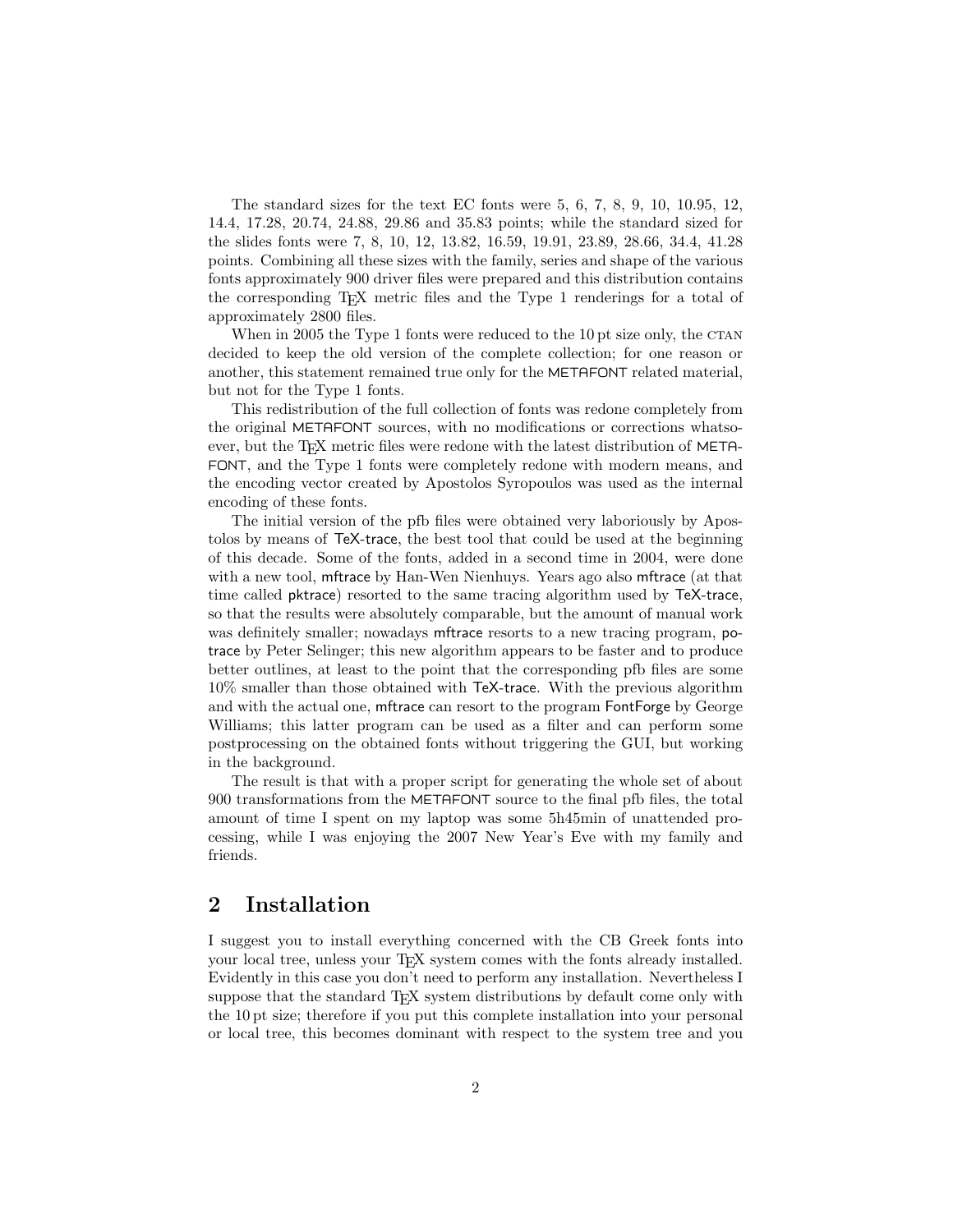need not worry about the distribution.

#### **2.1 Discovering if the full installation is already installed**

In order to see if the full complete installation is alreeady on your system you can act in different ways, but I suggest you to do the following.

Create yourself a small file such as this one:

```
% file test-cbgreek.tex
\documentclass[12pt]{article}
\usepackage[greek]{babel}
\usepackage[T1]{fontenc}
\begin{document}
Qa'ire!
\end{document}
```
and run it through pdflatex; after the run, either in the suitable window of your GUI, or by opening the test-cbgreek.log file, examine if the 12 pt font was chosen from the installed full collection or if, lacking this font, a bitmapped version has been created on the fly during the pdflatex run. In the latter case you are sure you installation is not the full one.

Now try again by modifying and changing name to the above little file as such:

```
% file test-cbgreek10pt.tex <----- !
\documentclass[12pt]{article}
\usepackage[greek]{babel}
\usepackage[T1]{fontenc}
\usepackage[10pt]{type1ec}% <----- add this line
\begin{document}
Qa'ire!
\end{document}
```
If this time the final list of fonts embedded in the final pdf document lists the use of the font grmn1000.pfb, then your installation contains the reduced set of 10 pt fonts and scales them to the typesetter's needs, to 12 pt in our example. If the font list at the end of the log file still makes reference to the pk fonts with a font name such as grmn1200.600pk, then your installation contains the META-FONT machinery, but the Type 1 fonts are not installed or there is something missing in their configuration. If with either experiment you find out that your TEX system installation does not contain the full CB Greek font collection, you need to install it.

Nevertheless with the second experiment you know what you have to do in order to use only the reduced 10 pt set; may be the kind of documents you write does not require a full installation; in case, the following subsection tells you what to do.

By the way, the compiled pdf document should contain only the word Χαίρε! that, of course, means "Hallo!"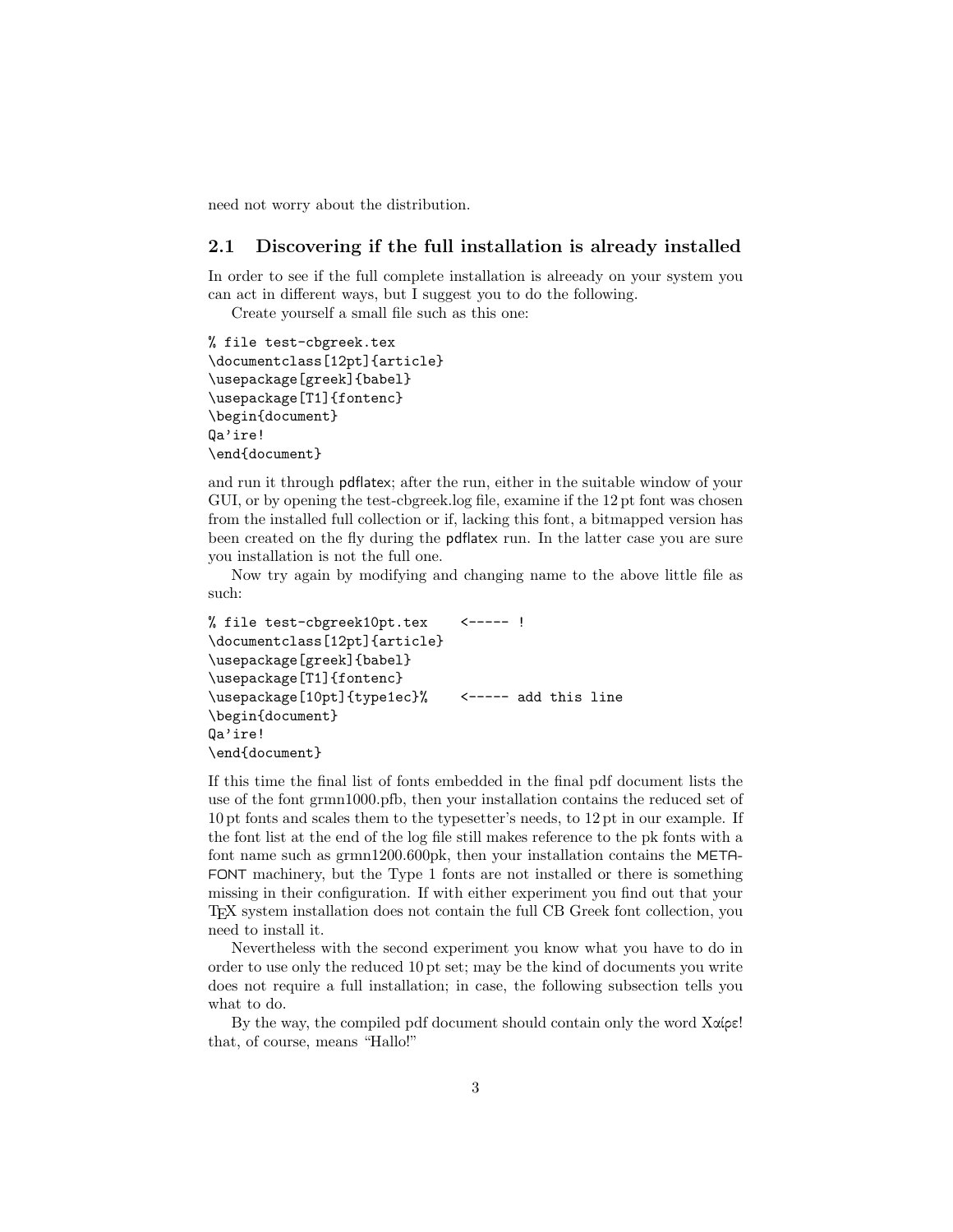#### **2.2 Installing the full collection**

#### **2.2.1 Copy the folders**

After decompressing the archive, action that I assume already done, otherwise you'd not be reading this document, copy the whole fonts folder to your local tree and the whole tex folder to your local tree. Copying means that you might need to point and drag the above folders in the root of your local tree; if the folders already exist your operating system should be smart enough not to make duplicates, but to ask you if you want to put the contents of the dragged folders into the already existing ones; possibly your operating system will ask you again such question, in case the sub folders already existed; possibly, if you repeat the whole operation without recalling that you already did it, the operating system should inform you that files with the same name already exist in the specified folders and if you want to replace them with the new ones.

#### **2.2.2 Refresh the file name database**

As a second step you should refresh the file name data base; this operation is done differently in the various T<sub>EX</sub> system distributions:

- With MiKT<sub>EX</sub> on Windows platforms you have to click on Start, then MiKTeX, and then MiKTeX Options, and select the button labelled Refresh File Name Database.
- *•* On Linux and similar systems open the console and change directory to the root of your local/personal tree, very likely in ~/texmf. Then execute the command texhash ./
- On Mac OS X you don't need to do anything because your personal tree is rooted in your Library/texmf folder, and everything in the Library folder and its sub folders is automatically on the search path of every Mac application, at least of the TEX system.

#### **2.2.3 Create the maps**

The next step is required for using the Type 1 fonts and is very delicate; the details vary from one TEX system distribution to another, but if you are willing to use the command line interface it should not be so difficult to do.

- 1. Copy the updmap.cfg file from the system tree branch web2c to a folder with the same name grafted the same position in your local/personal tree;
- 2. edit the copied file so as to change the cbgreek.map name to cbgreek-full.map; control that the line you modified does not contain any comment mark, that in that file is made up by the hash sign #; the word Map or Mixedmap should be flush left; save the modified file;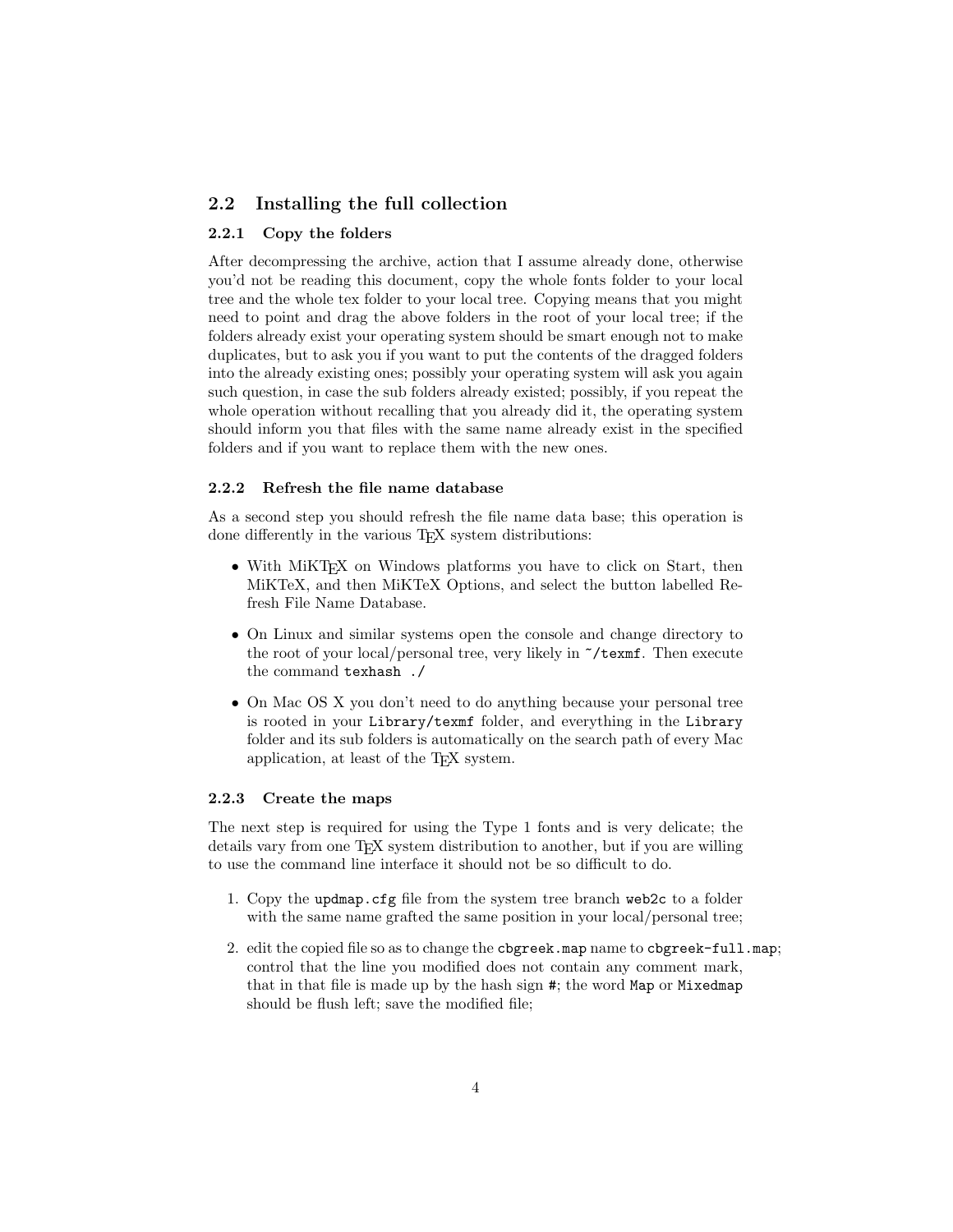3. from the same location run the program<sup>1</sup>

updmap --cnffile ./updmap.cfg

- 4. While updmap is doing its work, it will typeset everything it's doing on the screen and will finish informing you that a certain number of map files have been created.
- 5. Check the outcome of the above procedure by opening the newly created pdftex.map and search if it contains, say, the reference to the font grmn1200.pfb;
- 6. if it does, another run on the source file test-cbgreek.tex will confirm you that you have available the cbgreek fonts in all sizes and that you can correctly use them. If it does not, there is something wrong with your T<sub>E</sub>X system distribution: may be an obsolete one? No problem; read the documentation that comes with it and do accordingly; probably you have simply to move the files around in other folders or your executable programs have different names.

# **3 Customizations**

The font description files included in the local tex/latex/cbgreek folder allow to a certain number of customizations; may be in the future it will be available a LATEX extension file, say, cbgreek.sty to call with its options from the main LATEX source file of your document, so as to select which "roman" Greek font you want; you have the choice

- 1. between the traditional Didot Design αβγδεζηθικλμνξοπρστυφχψως and the Greek fonts with "roman" serifs αβγδεζηθικλμνξοπρστυφχψως;
- 2. between the imitation of the Olga italics  $a\beta\gamma\delta\epsilon\zeta\eta\partial\eta\kappa\lambda\mu\nu\xi\sigma\tau\rho\sigma\tau\nu\varphi\chi\psi\omega\varsigma$  or the Lipsian "italics" αβγδεζηθικλμνξοπρστυφχψως;
- 3. between the standard sans serif  $a\beta\gamma\delta\epsilon\zeta\eta\theta\iota\kappa\lambda\mu\nu\zeta\delta\sigma\tau\nu\varphi\chi\psi\omega\zeta$  and the variant αβγδεζηθικλμνξοπρστυφχψως.

In order to chose the fonts you want to use, you should do the following:

1. if you like the serifed design more than the Didot design, select the rs shape for upright characters, and the ro shape for the oblique ones.

<sup>&</sup>lt;sup>1</sup>With some systems you should prefix the command updmap with its full path, in case its folder is not on the search path for the operating system; on some systems ./ is redundant or must be changed into .\; if you know what operating system you are using and you know how to display the system path, you should not have any difficulty in adapting the following command to your particular situation.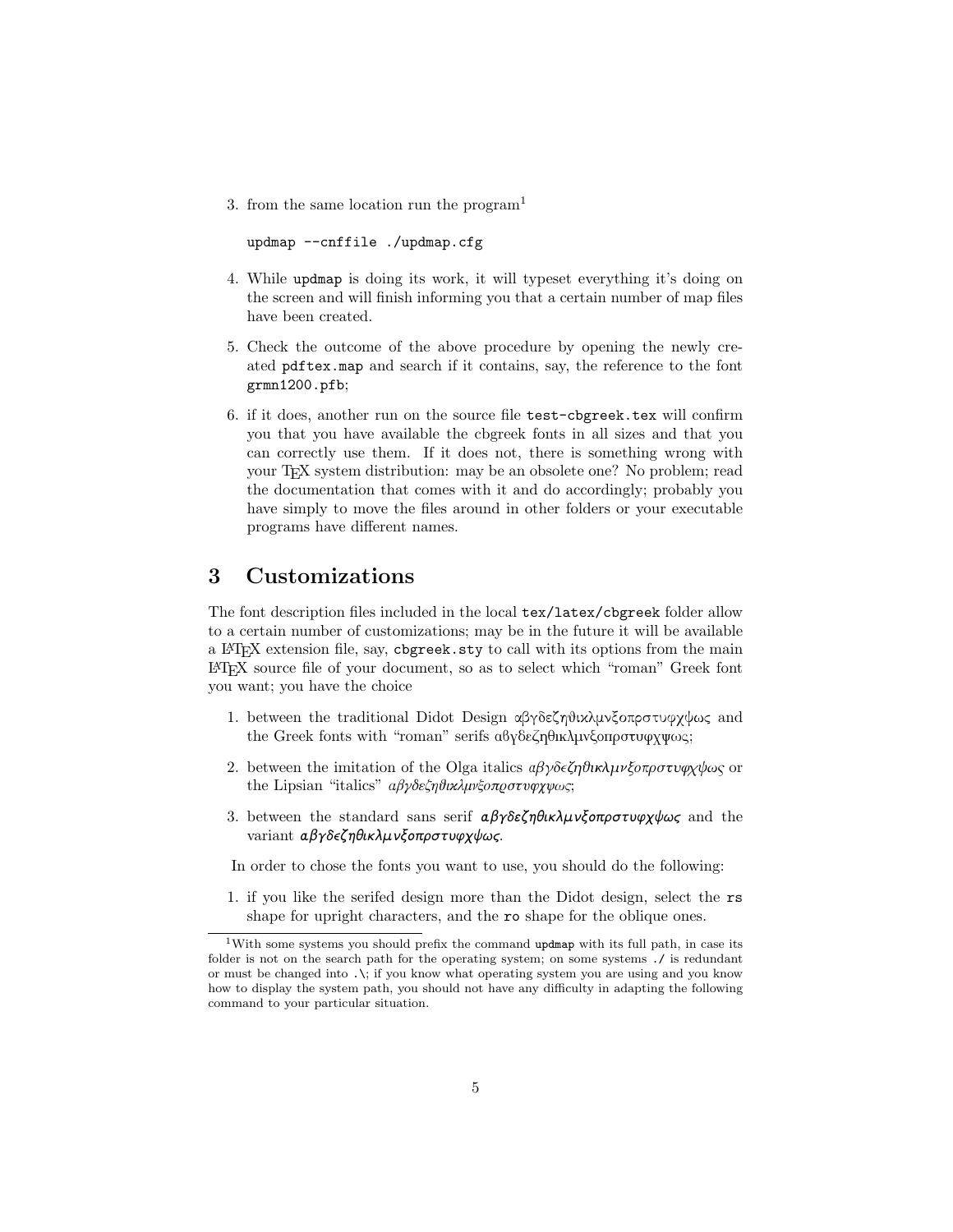- 2. If you prefer the more compact Lipsian font to the Olga one, select the li shape; if you are going to use the TX fonts and/or the PX fonts together with the CB ones, you might prefer to use the bold series (b) instead of the bold extended one (bx) so that with fonts different from the EC ones the simple bold might be preferable; in this case select the b series.
- 3. If you prefer the 'arched' epsilon  $\epsilon$  with sanserif italic fonts instead of the 'curly' one  $\varepsilon$ , select the iv shape or the uv shape for the oblique or upright sanserif italics respectively.

I did not define any command for using the new shapes, but you would not have any difficulty to add in your preamble the two lines:

#### \newcommand\*{\uishape}{\fontshape{ui}\selectfont} \DeclareTextFontCommand{\textui}{\uishape}

so as to be able to use the declaration \uishape or the text command \textui the same as you would use the declaration \itshape or the text command \textit. You can do the same for selecting the other new shapes concerning the serifed fonts, or the Lipsian italics, or the sanserif variants mentioned above.

But I prepared also the font definition files for using the CB Greek fonts together with the Latin Modern ones. The new shapes are defined in those files; the new commands you defined for your benefit work also when the LM fonts are used for the Latin script. In facts the selection of the Greek alphabet takes place just by changing the font encoding, not the other font characteristics; nevertheless use always high level commands for changing fonts, and never use the real low level family names because the CM/EC family names are different from those pertaining to the LM fonts. In other words do not use \fontfamily{cmr}\selectfont for selecting the roman fonts, but use \rmfamily, and do the same for the other families. For selecting the outline family use \outlfamily.

Pay attention to the fact that the LM fonts use some families, series and shapes that are missing from the EC collection, so that if your default series and shape is missing from the CB fonts, sometimes it gets substituted with something else, and sometimes it gets substituted with the default font, which might even be the usual roman medium upright font; you get messages in the log file, though. At the same time the LM fonts do not contain certain series and shapes that are present in the CB fonts; therefore the available Greek fonts are used, instead of substituting them as it is done with the Latin ones.

# **4 Special Greek symbols**

The CB Greek fonts are completed with several different symbols; some of them are used for the Greek numerals; if you want to use the Acrophonic Attic numerals you have to use the athnum.sty package. Otherwise the greek option to the babel package contains all the commands for generating the required symbols; the package contains also a couple of macros for rendering the common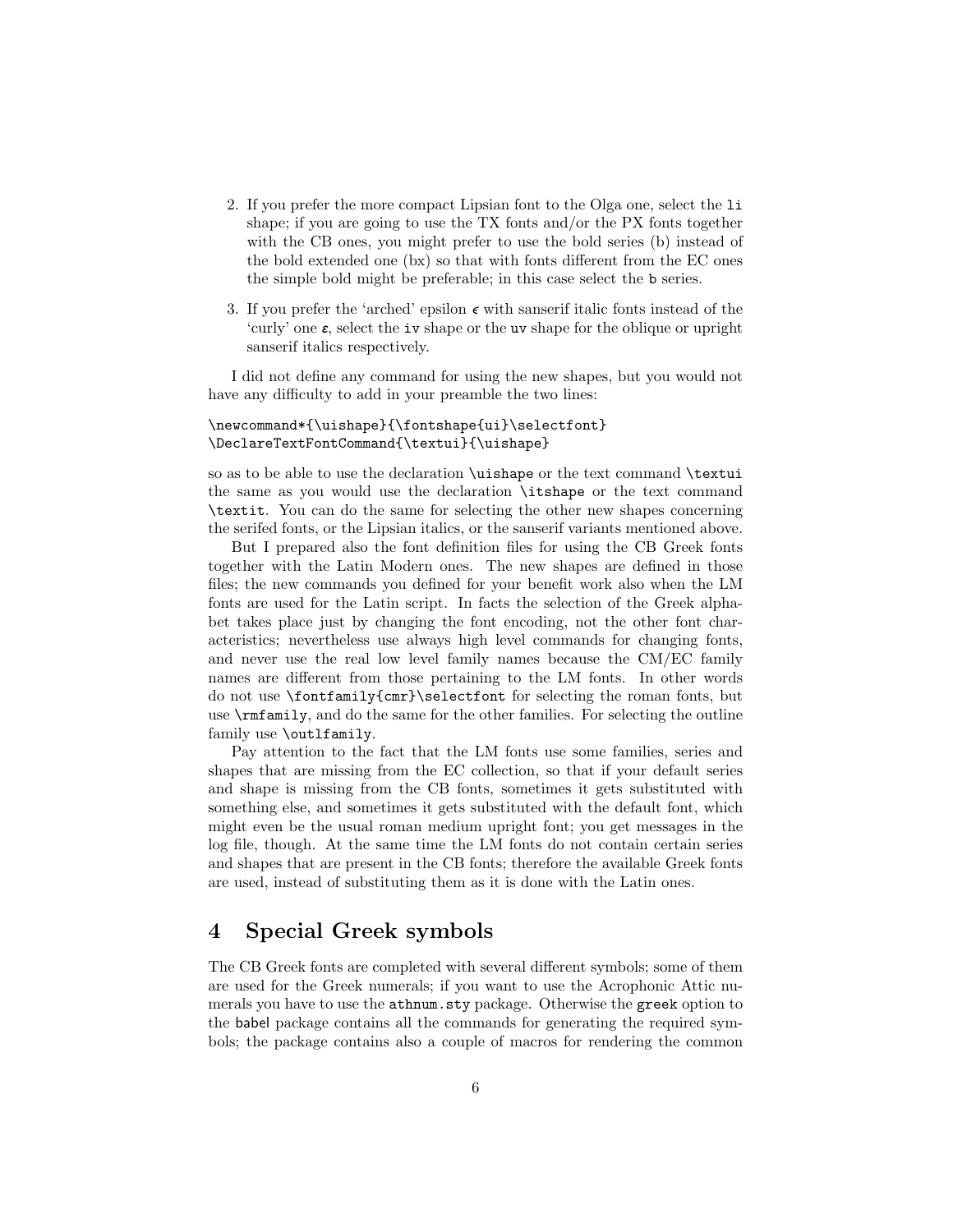|  |  |  |  |  |  |  |  |  |  |  |  | αβγδεζηθικλμνξοπρςστυφχψω                         |
|--|--|--|--|--|--|--|--|--|--|--|--|---------------------------------------------------|
|  |  |  |  |  |  |  |  |  |  |  |  | a b g d e z h j i k l m n x o p r s s t u f q y w |

Table 1: Correspondence between the Latin keys and the Greek letters

decimal integer numbers into the corresponding Greek numerals written with the common alphabet enriched with the symbols 'stigma', 'qoppa' and 'sampi'; the Greek date can be obtained with the specific command \Grtoday, and today's date is Δʹ ᾿Ιανουαρίου ͵ΒΗʹ, while the usual modern date is typeset as 4 ᾿Ιανουαρίου 2008.

If you are using some implementation of the Latin keyboard, remember that the Greek letters are obtained by striking the similar Latin keys; 'similar' is either by sound or by shape; just a couple of letters have a Latin counterpart chosen among the available free Latin keys; refer yourself to table 1 for your convenience.

Notice, though, that the final sigma  $\zeta$  comes out by itself, thanks to the font ligature and kerning table; this means that when the latin 's' is followed by anything different from a letter, which means that the word is finished, the font automatically turns the  $\sigma$  into a  $\varsigma$ . This mechanism is so 'sticky' that it becomes difficult to type ans isolated  $\sigma$ ; in order to do so it is necessary to hide the end of the word to the ligature mechanism, and this is done thanks to a letter-strut; in other words the Latin key 'v' inserts an invisible strut, the height of a lower case letter without ascenders, but with the category code of a letter. So if you type 'sv', the Latin letter 's' is followed by another letter, that does not show on paper or on screen, therefore the 's' is not at the end of a word. At the same time if you are used to type 'c' for inputting the final sigma, you can continue to do so: l'ogoc and l'ogos both produce λόγος.

For what concerns the numerous diacritical signs used in Greek, remember that if you do not specify the attribute 'polutoniko' to the Greek language, you intend to typeset your input with the 'monotoniko' spelling, and is up to you to avoid rough and smooth spirits (breadths), graves, and circumflexes, but you should stick to the acute accent and the diaeresis. If you want to write polutoniko, you have to specify it with

#### \usepackage[...,greek,...]{babel} \languageattribute{greek}{polutoniko}

With this specification all the signs listed in table 2 can be used for inputting the diacritical signs, even the ~, that, therefore, can't be used any more as a tie command as in ordinary LAT<sub>EX</sub>. The diacritical signs are input in any order, except the subscribed iota, but always before the letter they accompany;  $\infty$ a| and >~a| both yield ἆ; <roma'ios yields ῥομαίος.

It's necessary to pay attention to the diaeresis sign; it behaves as a diaeresis only if it is followed by a letter; it behaves as an apostrophe if it is after the end of a word; the normal apostrophe key is already used for the acute accent. At the same time when spelling monotoniko you have to type in a"'ulos for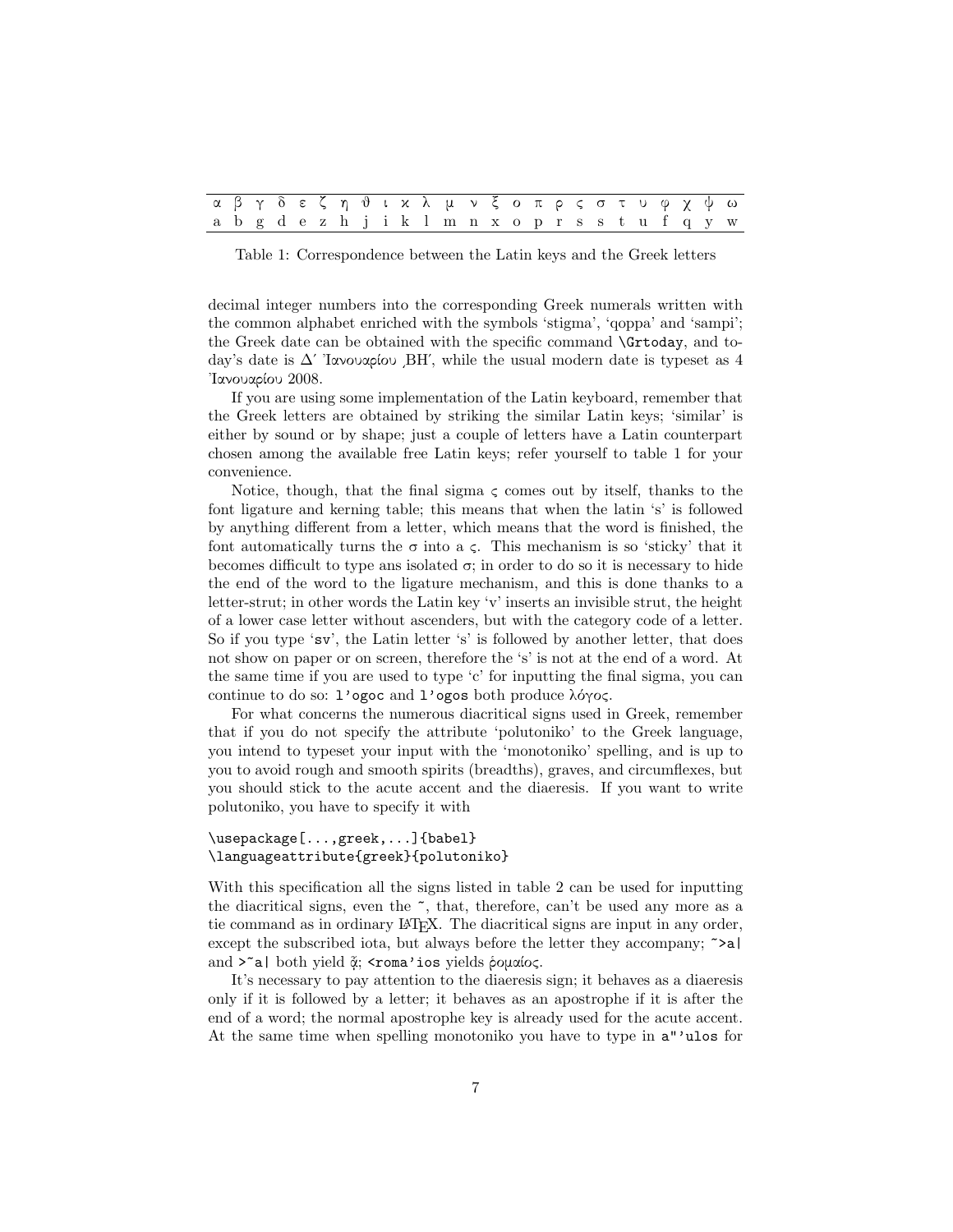

Table 2: Diacritical signs and Latin keystrokes

typing αΰλος, but you can type in >a'ulos in polutoniko to get ἀύλος (although modern Greeks, even when spelling polutoniko, often use a redundant diaeresis: >a"'ulos and get ἀΰλος in order to emphasize the hiatus).

Punctuation marks are the usual ones even if they might appear differently; see table 3. Please notice the apostrophe can be obtained both with the double straight quotes and with two single apostrophe signs; the Greek quotation marks, similar to the French 'guillemets', are obtained with a ligature of two similar parentheses.

|  |  |  | $\frac{1}{2}$ $\frac{1}{2}$ $\frac{1}{2}$ $\frac{1}{2}$ $\frac{1}{2}$ $\frac{1}{2}$ $\frac{1}{2}$ $\frac{1}{2}$ $\frac{1}{2}$ $\frac{1}{2}$ $\frac{1}{2}$ $\frac{1}{2}$ $\frac{1}{2}$ $\frac{1}{2}$ $\frac{1}{2}$ $\frac{1}{2}$ $\frac{1}{2}$ $\frac{1}{2}$ $\frac{1}{2}$ $\frac{1}{2}$ $\frac{1}{2}$ $\frac{1}{2}$ |                               |  |  | $( )$ $\ll$ $\gg$ |  |
|--|--|--|---------------------------------------------------------------------------------------------------------------------------------------------------------------------------------------------------------------------------------------------------------------------------------------------------------------------|-------------------------------|--|--|-------------------|--|
|  |  |  |                                                                                                                                                                                                                                                                                                                     | ; : ! ? -- --- " '' ( ) (( )) |  |  |                   |  |

Table 3: Punctuation signs and Latin keystrokes

### **5 Extensions**

The package teubner greatly extends the facilities offered by the CB Greek fonts; it replaces the italics shape with the Lipsian one, but more evidently defines a myriad of new commands to perform the most unusual operations, such as to put or stack accents on any letter, invoke with explicit commands the accented characters, which helps very much in the quality of kerning; matter of fact the ligature mechanism works only on two consecutive signs and this inhibits proper kerning with letters that came before the ligature was concerned. A postfixed scheme of accents (instead of prefixed ones) would eliminate this 'feature', but it would introduce other ones. At the same time the commands used in teubner allow to address directly the specific accented glyphs so that the kerning mechanism can work without problems.

The documentation of the package is quite ample, considering also the various new environments for setting the rhythmic schemes of classical Greek poetry.

# **6 Known bugs and features**

I admit that when I wrote the macros that make the CB Greek fonts usable I believed that I could get along without caring of other packages. This was an evident mistake, and while I keep maintaining the fonts and the teubner package, I try to overcome the incompatibilities that are gradually showing up.

Certainly the clash between the \digamma command of amsmath and friends with the homonymous command of the Greek language, did show itself from the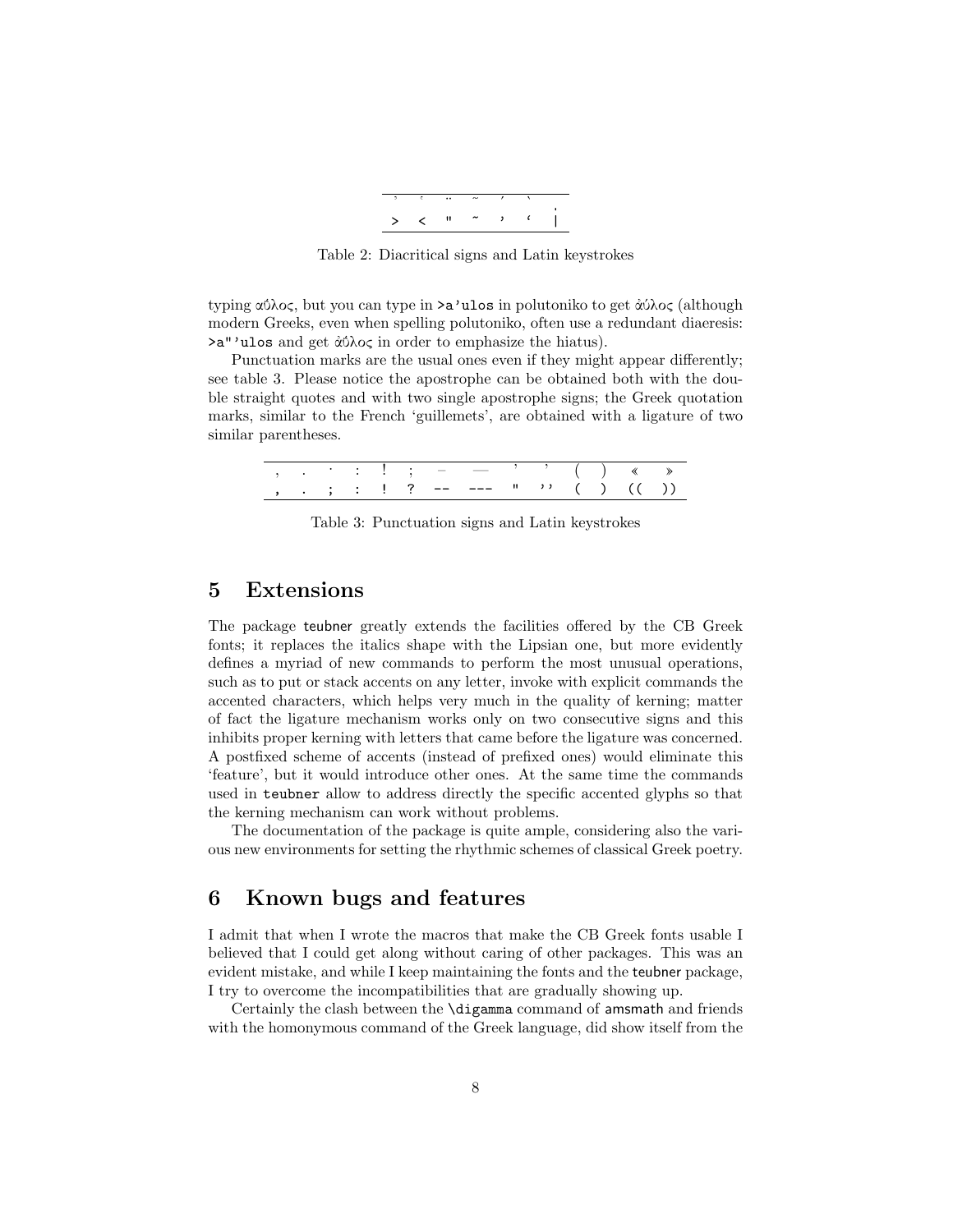|      | ,00                                                     | '01                                             | '02                                            | '03                                               | ,04                                                | ,05                             | .06                                           | ,07                                                               | '10                                      | '11                                            | '12                                                               | '13                                          | '14                                                   | '15                                                          | '16                                                 | '17                                                     |     |
|------|---------------------------------------------------------|-------------------------------------------------|------------------------------------------------|---------------------------------------------------|----------------------------------------------------|---------------------------------|-----------------------------------------------|-------------------------------------------------------------------|------------------------------------------|------------------------------------------------|-------------------------------------------------------------------|----------------------------------------------|-------------------------------------------------------|--------------------------------------------------------------|-----------------------------------------------------|---------------------------------------------------------|-----|
| '000 | $\Omega$                                                | $\overline{\phantom{0}}$                        | Δ<br>$\mathcal{D}$                             | $\mathbb H$                                       | $\overline{X}$                                     | M<br>5                          | F<br>6                                        | ş                                                                 | $\mathbf I$                              | $A_I$                                          | $H_{I_{10}}$                                                      | $\Omega_{\rm I_{\,\_\!\underline{1}1}]}$     | A<br>12                                               | Ϋ<br>13                                                      | $\alpha$<br>14                                      | ΰ<br>15                                                 | "00 |
| '020 | 16                                                      | 17                                              | $\mathfrak{r}_{1}$<br>18                       | P<br>19                                           | 20<br>$\overline{\phantom{0}}$                     | $\Omega$<br>21                  | $\Gamma$<br>22                                | Λ.<br>23                                                          | €<br>24                                  | $\frac{1}{200}$ <sub>25</sub>                  | $\Theta$<br>26                                                    | $\lambda$<br>27                              | 28                                                    | 29                                                           | 30                                                  | 31                                                      | "10 |
| '040 | $\sim$<br>32                                            | 33                                              | <br>34                                         | 35                                                | $\mathbf{A}$<br>36                                 | $\%$<br>37                      | 38                                            | 39                                                                | 40                                       | 41                                             | $\ast$<br>42                                                      | $^{+}$<br>43                                 | 44<br>$\cdot$                                         | 45                                                           | 46                                                  | 47                                                      | "20 |
| '060 | $\overline{0}$<br>48                                    | 49                                              | $\overline{2}$<br>50                           | 3<br>51                                           | 4<br>52                                            | 5<br>53                         | 6<br>54                                       | 7<br>55                                                           | 8<br>56                                  | 9<br>57                                        | 58                                                                | 59                                           | $\epsilon$<br>60                                      | $=$<br>61                                                    | $\cdot$<br>62                                       | $\mathcal{L}$<br>63                                     | "30 |
| '100 | $\sim$<br>64                                            | Α<br>65                                         | B<br>66                                        | $\sim$<br>67                                      | Δ<br>68                                            | E<br>69                         | $\Phi$<br>70                                  | $\Gamma$<br>71                                                    | $\, {\rm H}$<br>72                       | T.<br>73                                       | Θ<br>74                                                           | Κ<br>75                                      | Λ<br>76                                               | М<br>77                                                      | $\overline{N}$<br>78                                | $\overline{O}$<br>79                                    | "40 |
| '120 | П<br>80                                                 | X<br>81                                         | $\mathbf P$<br>82                              | Σ<br>83                                           | $\mathbf T$<br>84                                  | Υ<br>85                         | $\mathbf{v}$<br>86                            | $\Omega$<br>87                                                    | Ξ<br>88                                  | Ψ<br>89                                        | Ζ<br>90                                                           | 91                                           | $\gamma$<br>92                                        | 93                                                           | $\mathcal{U}$<br>94                                 | $\lambda$<br>95                                         | "50 |
| '140 | $\sqrt{2}$<br>96                                        | α<br>97                                         | β<br>98                                        | ς<br>99                                           | $\delta_{\;\;\underline{10}0}$                     | $\varepsilon$ $_{101}$          | $\phi_{102}$                                  | $\gamma$ <sub>103</sub>                                           | $\eta_{104}$                             | $\frac{1}{105}$                                | $\vartheta_{\,\,\underline{106}]}$                                | $x_{107}$                                    | $\lambda_{\,\,\underline{108}^{\mathsf{l}}}$          | $\mu_{109}$                                                  | $v_{110}$                                           | O $_{111}$                                              | "60 |
| '160 | $\pi_{_{112}}$                                          | $\chi_{113}$                                    | $P_{114}$                                      | $\sigma_{_{115}}$                                 | $\tau_{116}$                                       | $0_{117}$                       | 118                                           | $\omega_{\scriptscriptstyle{1\underline{1}\underline{9}}\xspace}$ | $\xi_{_{120}}$                           | $\psi_{121}$                                   | $\zeta_{_{122}}$                                                  | $\left\langle \mathbf{1}_{23} \right\rangle$ | 124                                                   | $\gg$ $_{125}$                                               | $\tilde{}$<br>126                                   | 127                                                     | "70 |
| '200 | $\stackrel{\cdot }{\alpha}_{\underline{128}^{\dagger}}$ | $\stackrel{.}{\alpha}_{\underline{129}^+}$      | $\stackrel{\circ}{\alpha}_{\underline{130}}$ l | $\stackrel{\circ}{\alpha}_{\underline{13}1^1}$    | $\alpha_{132}$                                     | $\mathring{\alpha}_{_{133}}$    | $\mathring{\alpha}_{_{134}}$                  | $\mathfrak{F}_{135}$                                              | $\acute{\alpha}_{\; \underline{136}}$    | $\tilde{\alpha}_{\underline{137}}$             | $\tilde{\alpha}_{\underline{138}}$                                | $\tilde{\alpha}_{\underline{139} \vert}$     | $\acute{\alpha}_{_{140}}$                             | $\mathop{\mathsf{X}}\nolimits_{141}$                         | $\check{\alpha}_{_{142}}$                           | $\hat{\alpha}_{143}$                                    | "80 |
| '220 | $\tilde{\alpha}_{\underline{144}}$                      | $\tilde{\alpha}_{\underline{145}}$              | $\tilde{\alpha}_{\underline{146}^{\dagger}}$   | $\vert\Gamma\vert_{147}\vert$                     | $\tilde{\alpha}_{_{148}}$                          | $\tilde{\alpha}_{_{149}}$       | $\tilde{\alpha}_{_{150}}$                     | 151                                                               | $\eta_{152}$                             | $\mathring{\eta}_{_{153}}$                     | $\mathcal{\mathring{\eta}}_{154}$                                 | 155                                          | $\grave{\eta}$ 156                                    | $\bigcirc$ 157                                               | $\check{\eta}_{158}$                                | 159                                                     | "90 |
| '240 | $\eta_{\scriptscriptstyle 160}$                         | $\breve{\eta}_{161}$                            | $\breve{\eta}_{162}$                           | $\ddot{\eta}_{163}$                               | $\eta_{164}$                                       | $\stackrel{\circ}{\eta}_{165}$  | $\breve{\eta}_{166}$                          | $\hat{\eta}_{167}$                                                | $\mathcal{\mathring{\eta}}_{168}$        | $\tilde{\eta}_{\,\,169}$                       | $\widetilde{\eta}_{170}$                                          | $\ddot{\hat{\eta}}_{171}$                    | $\tilde{\eta}_{\,172}$                                | $\tilde{\eta}_{173}$                                         | $\eta_{\scriptscriptstyle 174}$                     | $\vec{\hat{\eta}}_{175}$                                | "AO |
| '260 | $\omega_{\underline{176}}$                              | $\mathring{\omega}_{\underline{177^{\dagger}}}$ | $\mathring{\omega}_{\underline{178}]}$         | $\mathring{\omega}_{\underline{179}^+}$           | $\dot{\omega}_{180}$                               | $\mathring{\omega}_{_{181}}$    | $\phi_{182}$                                  | $\ddot{\text{\o}}_{_{183}}$                                       | $\omega_{\underline{184}}$               | $\tilde{\omega}_{\underline{185}}$             | $\tilde{\omega}_{\underline{186}^{\dagger}}$                      | $\ddot{\omega}_{\underline{187}^{\dagger}}$  | $\acute{\omega}_{188}$                                | $\breve{\omega}^{\,}_{189}$                                  | $\ddot{\omega}_{190}$                               | $\ddot{\textbf{Q}}_{191}$                               | "BO |
| '300 | $\widetilde{\omega}_{\scriptscriptstyle 192}$           | $\tilde{\omega}_{\underline{193^{\text{l}}}}$   | $\tilde{\omega}_{\underline{19}4^{\text{l}}}$  | F<br>195                                          | $\widetilde{\omega}_{\scriptscriptstyle 196}$      | $\tilde{\varphi}_{_{197}}$      | $\widetilde{\omega}_{\scriptscriptstyle 198}$ | 199                                                               | 200                                      | $\frac{1}{201}$                                | $\frac{1}{202}$                                                   | $\int_{203}$                                 | $\mathfrak{d}_{2\underline{0}4^{\mathfrak{l}}}$       | $\mathring{\mathrm{U}}_{2\underline{0}\mathbf{5}^{\dagger}}$ | $\mathring{\mathrm{U}}_{\underline{206}^{\dagger}}$ | $0$ $_{207^{\scriptscriptstyle\rm I}}$                  | "CO |
| '320 | 208                                                     | ĩ<br>209                                        | 210                                            | $\begin{array}{c} \sqrt[3]{6} \\ 211 \end{array}$ | $\frac{1}{2}$ $\frac{1}{2}$                        | $\mathbbm{v}_{\frac{213}{2}}$   | $\sqrt[3]{\frac{214}{}}$                      | $\ddot{\text{o}}_{\, \underline{215^{\text{l}}}}$                 | 216                                      | $\begin{bmatrix} 1 \\ 217 \end{bmatrix}$       | $\mathfrak{t}_{\,\underline{218 }}$                               | ÷<br>$1_{219}$                               | $\tilde{\upsilon}_{\, \, \underline{220^{\text{l}}}}$ | $\mathfrak{V}_{\, \underline{221} \,}$                       | $\mathfrak{V}_{\,\underline{2221}}$                 | $\overline{\textbf{\textit{\^{Y}}}}_{\underline{2231}}$ | "DO |
| '340 | $\epsilon_{\frac{224}{}}$                               | $\frac{1}{2}$ $\frac{225}{1}$                   | $\dot{\epsilon}_{\underline{226}]}$            | $\frac{8}{2}$ $\frac{227}{1}$                     | $\delta_{\frac{228}{}}$                            | $\delta_{\,\,\underline{229 }}$ | $\dot{\mathrm{o}}_{\, \underline{230}]}$      | $\ddot{\text{o}}_{\, \underline{231}^{\text{i}}}$                 | $\acute{\epsilon}_{\; \underline{232}]}$ | $\overset{\circ}{\epsilon}_{\underline{2331}}$ | $\overline{\overset{2}{\mathcal{E}}}\underline{\overset{234}{-}}$ | $\hat{\epsilon}_{\underline{235} }$          | $6_{\frac{236}{5}}$                                   | $\ddot{o}_{\frac{237}{}}$                                    | $\tilde{\text{o}}_{\frac{238}{2}}$                  | $\ddot{\mathrm{o}}_{\, \underline{239}}$                | "E0 |
| '360 | ï<br>240                                                | $\mathfrak{r}_{\frac{241}{}}$                   | 242                                            | ĩ<br>243                                          | $\ddot{\mathrm{U}}_{\,\underline{244^\mathrm{l}}}$ | $\mathrm{v}_{\frac{245}{}}$     | $\mathring{\mathrm{O}}_{246^{\dagger}}$       | $\tilde{\text{o}}_{\frac{247}{}}$                                 | $\alpha_{248}$                           | $\eta_{249}$                                   | $\omega_{250}$                                                    | $\beta_{251}$                                | $\beta_{252}$                                         | 253                                                          | 254                                                 | 4255                                                    | "F0 |
|      | "00                                                     | "01                                             | "02                                            | "03                                               | "04                                                | "05                             | "06                                           | "07                                                               | "08                                      | "09                                            | "OA                                                               | "0B                                          | "OC                                                   | "OD                                                          | $"$ OE                                              | "0F                                                     |     |

Font: grmn1000.

### ΑΒΓΔΕΖΗΘΙΚΛΜΝΞΟΠΡΣΤΥΦΧΨΩ

# αβγδεζηθικλμνξοπρςστυφχψω

# Font parameters

| slant per pt      | 0.0pt     |
|-------------------|-----------|
| interword space   | 3.33252pt |
| interword stretch | 1.66626pt |
| interword shrink  | 1.11084pt |
| x-height          | 4.3045pt  |
| quad width        | 9.99756pt |
| extra space       | 1.11084pt |

| Figure 1: The layout of the textual CB Greek fonts |  |  |  |
|----------------------------------------------------|--|--|--|
|                                                    |  |  |  |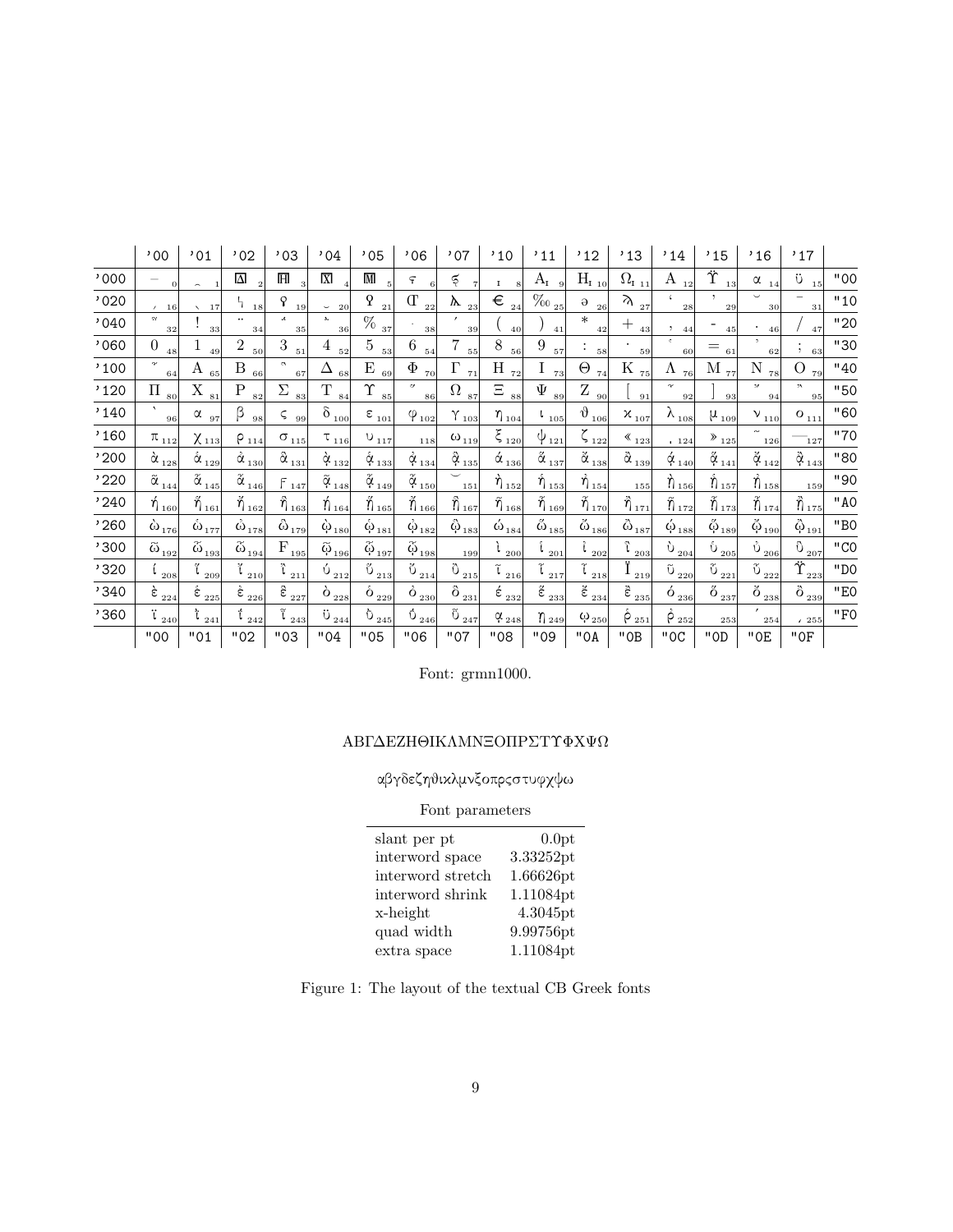very beginning, when Apostolos did prepared the babel language description file for the Greek language; since the early tests, it was evident it was necessary to define different commands. In facts for using the lower and upper case digamma signs in Greek,  $F$ ,  $F$ , it is necessary to use respectively the commands  $\ddot{\text{ddigamma}}$ , and \Digamma, none of which clashes with amsmath and friends. The teubner package adds  $\f$  and  $\F$ .

Unfortunately the teubner package introduces several other clashes with the commands defined in amsmath and friends; work is in progress in order to spot them and find suitable corrections.

Users are therefore kindly requested to inform me about such clashes and/or clashes with other packages; if possible they should accompany their bug notification with a minimal example and/or, if they discovered the cause, the description of the cause of the clash. Please refer to my home e-mail address:

claudio dot beccari at alice dot it

# **7 The fonts**

Table 1 shows the layout of the normal text Greek font inspired by the Didot design; most of the glyphs were designed by Silvio Levy, but all of them were revised; in particular the ligature mechanism with the two species of sigmas were completely redone, so as to have many more slots for accented characters.

Table 4 displays the families series and shapes available with the CB Greek fonts. It's worth noting that all families have some series and/or shapes that are absent into the regular EC fonts. On the opposite there are some series and/or shapes missing from the LM fonts; the latter contain for example the slanted version of the caps and small caps, but, at the moment they do not contain the bold caps and small caps. The LM fonts contain also some demi bold condensed versions that here are available only for the Lipsian shape.

The user should not worry too much about these inconsistencies, in the sense that if s/he asks for a missing shape or series, the typesetting engine will inform him/her in the log file of what is missing and what it has been substituted. In spite of these deficiencies, the user may keep in mind that the EC, LM and CB collections contain more families, series and shapes that most commercial fonts. For what concerns the CB fonts, it is not unlikely that new series and shapes will be designed in the future; for the moment it is necessary to do with what is available now, which is satisfactory for most typesetting works.

### **8 Legalese**

This work may be distributed and/or modified under the conditions of the LATEX Project Public License, either version 1.3 of this license or (at your option) any later version. The latest version of this license is in

http://www.latex-project.org/lppl.txt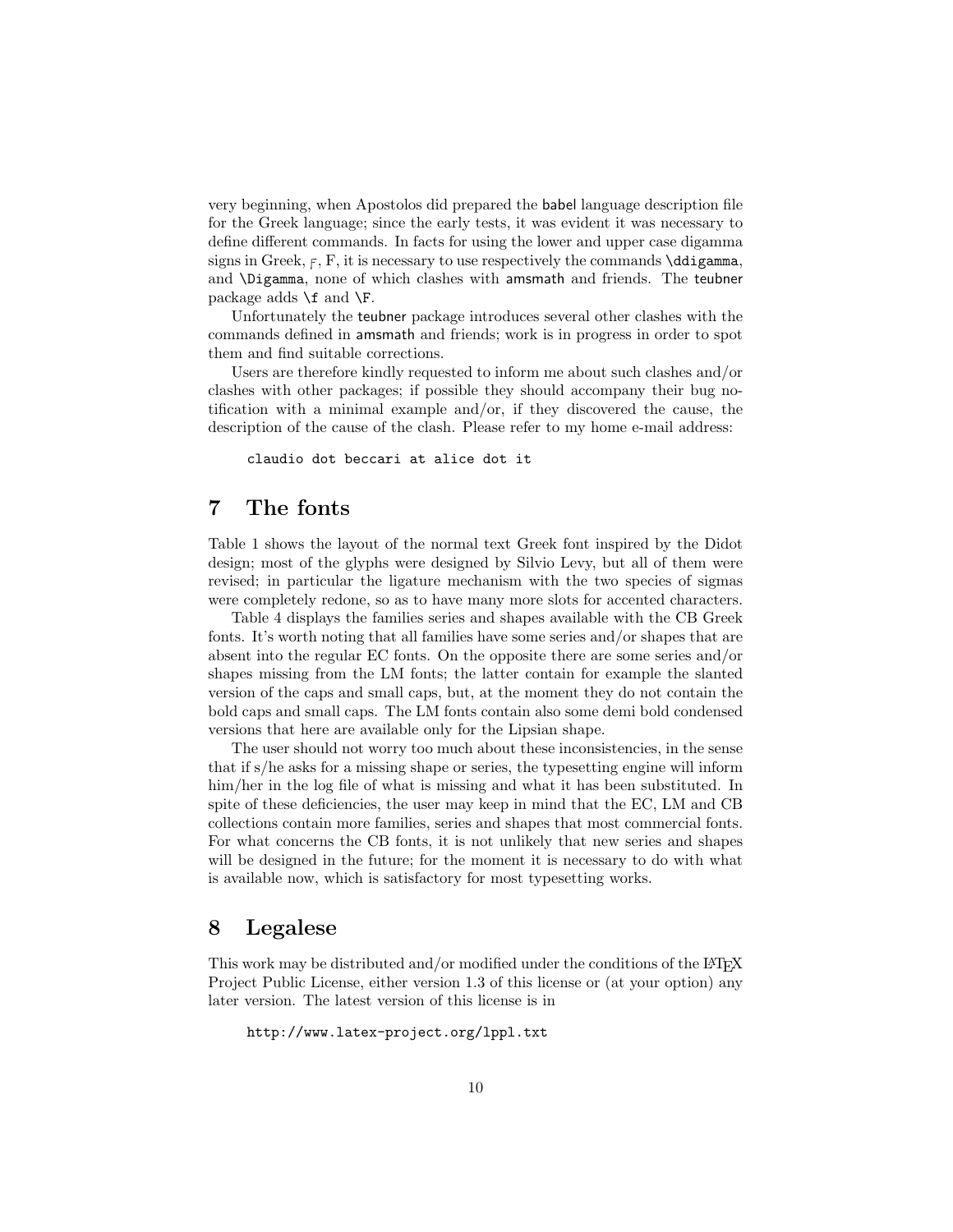|                         | ${\rm regular}$ | outline | sanserif | typewriter | slides proportional | slides monospaced | metrae |
|-------------------------|-----------------|---------|----------|------------|---------------------|-------------------|--------|
| upright shape           | m, bx           | m, bx   | m, bx    | m          |                     |                   | m      |
| slanted shape           | m, bx           | m, bx   | m, bx    | m          |                     |                   |        |
| upright serifed shape   | m, bx           |         |          |            |                     |                   |        |
| slanted serifed shape   | m, bx           |         |          |            |                     |                   |        |
| <i>italics</i> shape    | m, bx           | m, bx   | m, bx    | m          |                     |                   |        |
| Lipsian italic shape    | m, b, bx        |         |          |            |                     |                   |        |
| upright italics shape   | m, bx           | m, bx   | m, bx    | m          |                     |                   |        |
| <i>italics</i> variant  |                 |         | m, bx    |            |                     |                   |        |
| upright italics variant |                 |         | m, bx    |            |                     |                   |        |
| small caps shape        | m, bx           | m, bx   | m, bx    | m          |                     |                   |        |
| visible                 |                 |         |          |            | m, bx               | m                 |        |
| invisible               |                 |         |          |            | m, bx               | m                 |        |
| visible                 |                 |         |          |            |                     |                   |        |
| invisible               |                 |         |          |            |                     |                   |        |

Table 4: Families, series and shapes available with the CB Greek fonts. Each table slot contains the symbols for 'medium', 'bold', and 'bold extended' when they are available for that particular family and shape that label the respective rows and columns.

and version 1.3 or later is part of all distributions of LAT<sub>EX</sub> version  $2003/12/01$ or later.

This work is made up of the map file cbgreek-full.map; of 1034 METAFONT source files individually labelled as belonging to the CB Greek font collection; of 944 T<sub>E</sub>X metric files derived from the METAFONT sources; of 944 type 1 font files in pfb format; of this file cbgreek.pdf you are presently reading, together with its source file cbgreek.tex and the included graphics file grmn1000table.pdf; of the font description files that match those of the T1 encoded LM fonts.

The encoding file CB.enc was prepared by Apostolos Syropoulos for his rendering in pfb format of my METAFONT fonts at the only size of 10 pt. I modified a little the file comments related to some particular CB glyphs or certain specific positions of the CB fonts, but the substance is by Apostolos. The font description files whose names start with lgrcm or lgrlcm are distributed with babel and were originally prepared by Apostolos Syropoulos, before Johannes Braams verified them and included them into his bundle. I modified the  $lgrcmr.fd$  and lgrcmss.fd font description files in order to accommodate the new shapes<sup>2</sup> .

 ${}^{2}$ By the way, the original fd files contain a warning that modifications can be made bat the modified files cannot be distributed with the same name. This warning applies to all